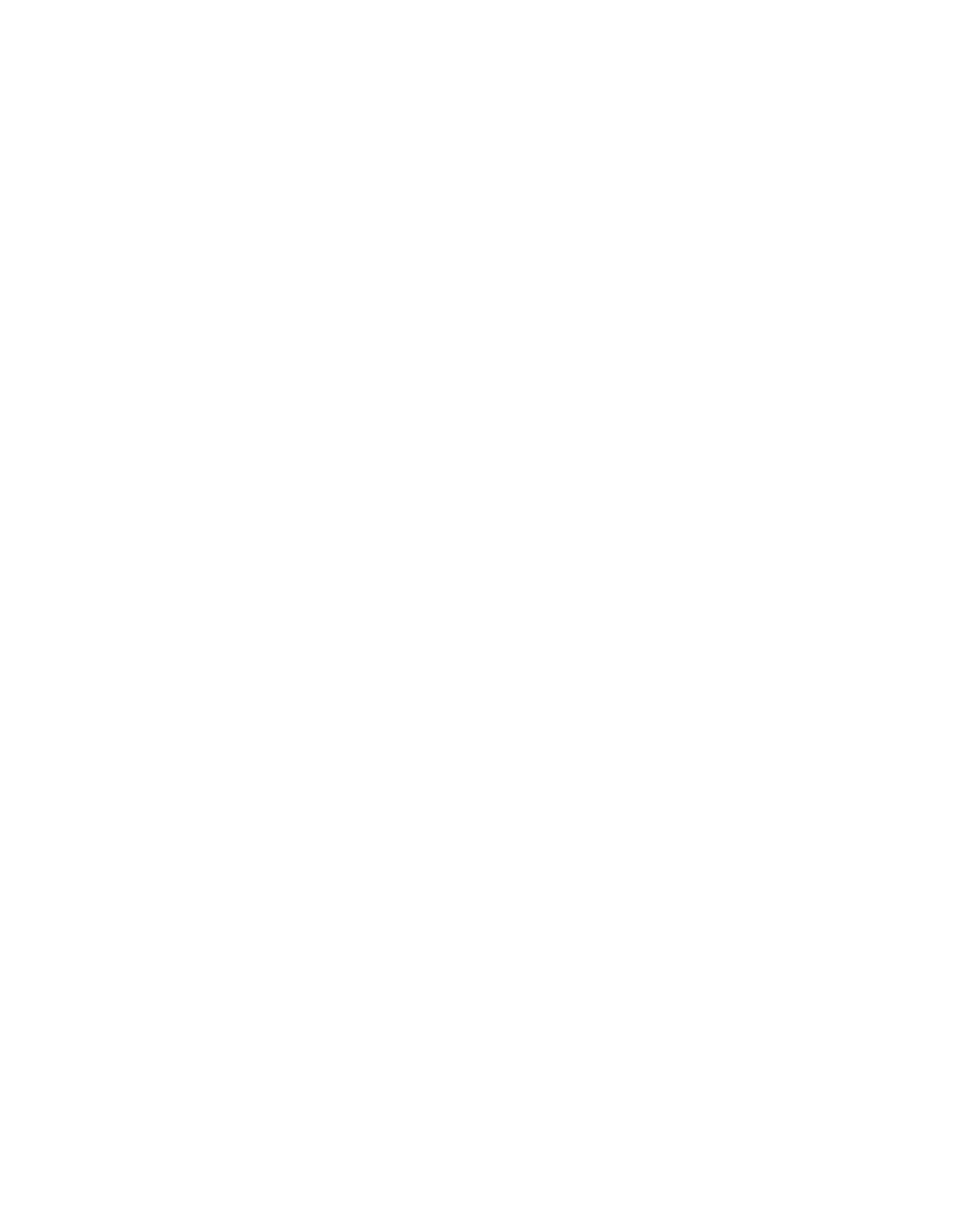### Achieving Great Federal Public Spaces

A Property Manager's Guide

**U.S. General Services Administration** Public Buildings Service Office of the Chief Architect Center for Federal Buildings and Modernizations

#### **ACKNOWLEDGEMENTS**

**Project Team:**  GSA Urban Development/ Good Neighbor Program and First Impressions Program Frank Giblin Brian Goldstein

Project for Public Spaces Cynthia Nikitin Ben Fried Carly Clark

**Special Thanks to:**  Nelson Palma James Wyatt GSA First Impressions Regional Champions GSA Property Management Leadership Network GSA Urban Development Officers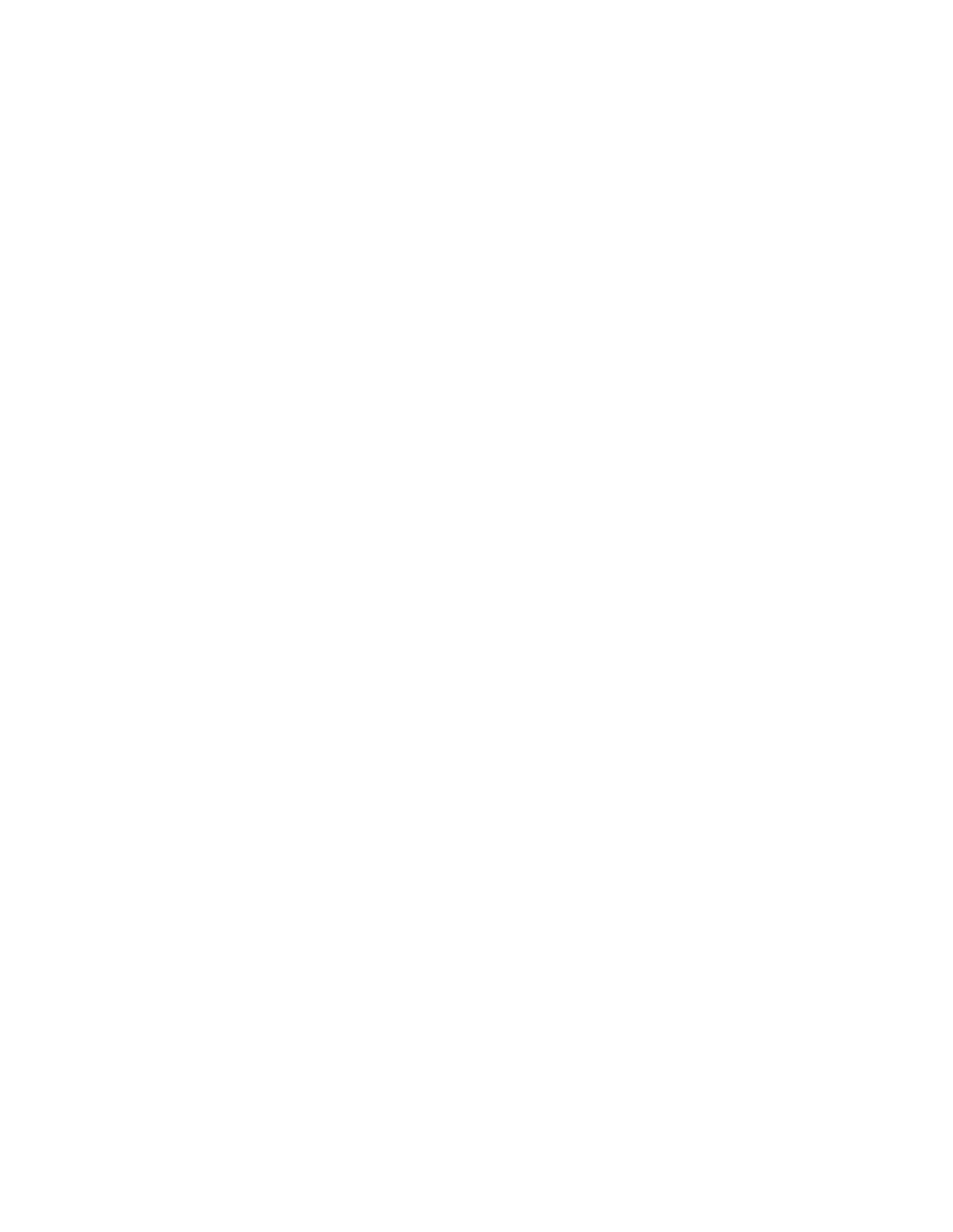# **Table of Contents**

| <b>FOREWORD</b>                                                                                                                                                                                                                      | 5                                            |
|--------------------------------------------------------------------------------------------------------------------------------------------------------------------------------------------------------------------------------------|----------------------------------------------|
| <b>INTRODUCTION</b><br>The Return of the Civic Center<br>Federal Spaces as Civic Places<br><b>Public Space Goals</b><br><b>Public Space Action Points</b>                                                                            | 7<br>9<br>11<br>12<br>15                     |
| <b>EVALUATION</b><br>Undertaking a Place Audit<br>The Place Audit<br>Scoring the Audit Checklist                                                                                                                                     | 23<br>25<br>26<br>40                         |
| <b>SOLUTIONS</b><br>A Menu of Ideas<br>Manage: Evaluate, Program, Maintain<br>Design for Use<br>Streamline and Integrate Security<br>Improve Image and Aesthetics<br><b>Enhance Access and Circulation</b><br>Access Local Resources | 47<br>48<br>49<br>55<br>63<br>69<br>75<br>81 |
| <b>IMPLEMENTATION</b><br>Planning for Implementation<br><b>Eleven Principles</b><br>Case Studies of Public Space Improvements                                                                                                        | 87<br>88<br>93<br>98                         |
| <b>RESOURCES</b><br><b>Contacts and Links</b>                                                                                                                                                                                        | 107<br>108                                   |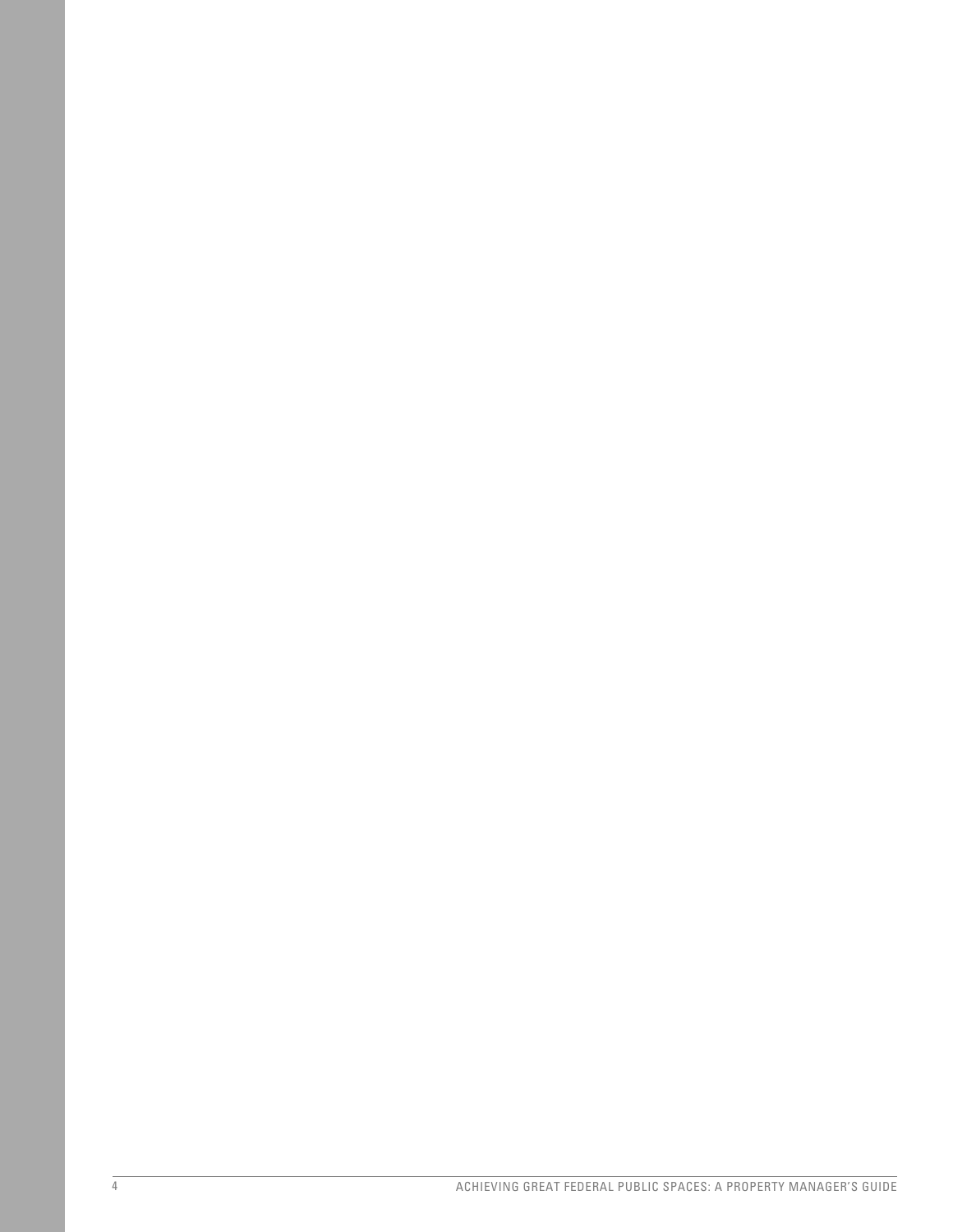# **Foreword**

The U.S. General Services Administration builds and manages federal buildings,<br>courthouses, and ports of entry that do more than meet the workplace needs of<br>clients. These public buildings play an equally important symboli courthouses, and ports of entry that do more than meet the workplace needs of our clients. These public buildings play an equally important symbolic role, demonstrating the accessibility of our democracy and showcasing the government's commitment to communities nationwide. The plazas, lobbies, atria, and grounds that grace our buildings are frequently among the most significant public spaces in their neighborhoods. They host civic events, promote urban revitalization, support beautification efforts, and become beloved landmarks.

While the most evident spaces may be those found at our new facilities, a significant opportunity for urban development is present at our existing buildings as well. Indeed, these interior and exterior public spaces have the benefit—or burden—of longstanding history in their neighborhoods. Where these spaces succeed, they convey a positive image of the federal government, showcase agency programs, and earn the appreciation of their neighbors. Where they need improvement, these spaces send a less positive message, but represent an enormous potential to turn things around.

This is where *Achieving Great Federal Public Spaces: A Property Manager's Guide* can be most useful. GSA has no greater asset than the buildings we manage and no more qualified experts than our property managers, who maintain them on a daily basis. This guide provides them with an innovative evaluation tool, based on the notion that even the best spaces can be improved, while those spaces that are underperforming deserve renewed attention. To effect these positive changes, this guide suggests short-, medium-, and long-term improvements that have proven successful elsewhere.

With these tools, property managers can proceed confidently in assessing their public space assets from the ground up and in devising low-cost solutions that reap long-term benefits. Doing so achieves the goals of urban development and positive first impressions espoused by the Public Buildings Service, improves the experience of employees and the public who use our buildings, and enhances the long-term value of our federal inventory.

*Achieving Great Federal Public Spaces* represents a renewed commitment to the role our public spaces play in providing world-class workplaces and creating lasting symbols of government in their communities. I urge you to join me in this commitment, to evaluate our public spaces with fresh eyes and to recapture their full value for our clients and our citizens.

#### David L. Winstead

Commissioner of the Public Buildings Service U.S. General Services Administration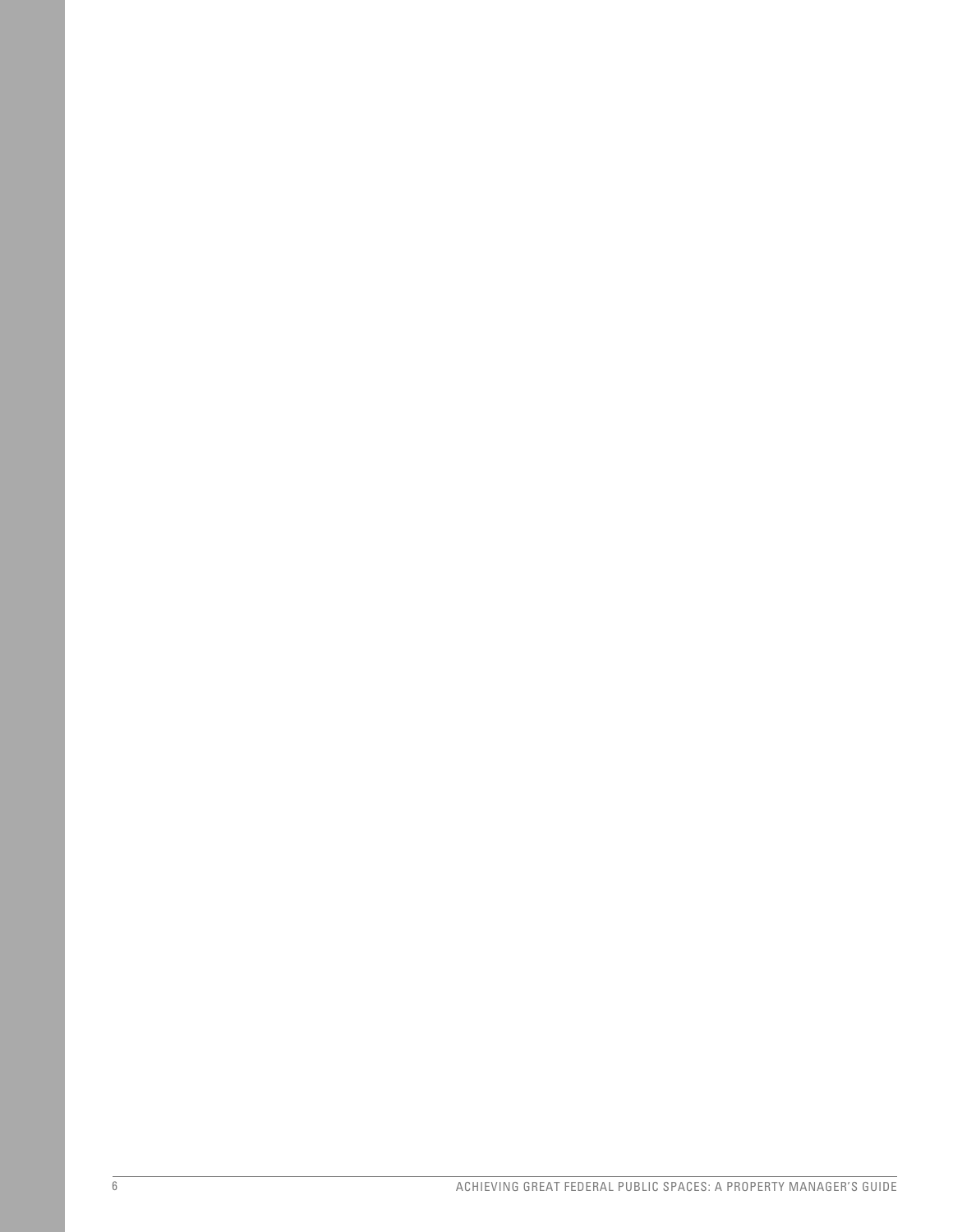**SOLUTE: ISON: ISON: ISON: ISON: ISON: ISON: ISON: ISON: ISON: ISON: ISON: ISON: ISON: ISON: ISON: ISON: ISON: I<br>SOLUTE: With exercises to complete on:<br>SOLUTE: ISON: ISON: ISON: ISON: ISON: ISON: ISON: ISON: ISON: ISON: IS** or relefence that you will want to keep handy for ideas and<br>inspiration. As you take concrete steps to make your public *Achieving Great Federal Public Spaces* provides GSA property managers with the tools to successfully evaluate and improve the public spaces in and around federal facilities. It is designed as a hands-on resource with exercises to complete onsite—by yourself or with a group of partners. It is also a source of reference that you will want to keep handy for ideas and spaces better, use this book as a guide to help you navigate the process.

Section 1 outlines why public spaces are important to GSA, our clients, and the communities where we operate. It concludes with GSA's Public Space Action Points, which form the framework for and communities feel about feel about feel about federal spaces in a  $30$ the rest of the book.

Section 2 contains GSA's Place Audit, an on-site evaluation exercise that will help you quickly determine which aspects of a facility's public spaces are working well and which are not.

Section 3 shows how you can improve the performance of public spaces with a range of short-, medium-, and long-term solutions. The worksheets provided will help you organize your ideas effectively.

Section 4 explores the process of moving from thought to action. It outlines a step-by-step method of implementation, describes case studies of successful GSA public space projects, and presents the underlying principles that lead to optimal results.

Section 5 provides contacts and other resources that you can use to address inquiries and concerns that fall beyond the scope of this book.

#### ACHIEVING GREAT FEDERAL PUBLIC SPACES: A PROPERTY MANAGER'S GUIDE

# <span id="page-8-0"></span>**SECTION 33**<br> **SECTION**<br> **SECTION 33 SECTION 1**

**INTRODUCTION 1**

- **EVALUATION 2**
- 
- **IMPLEMENTATION 4**
-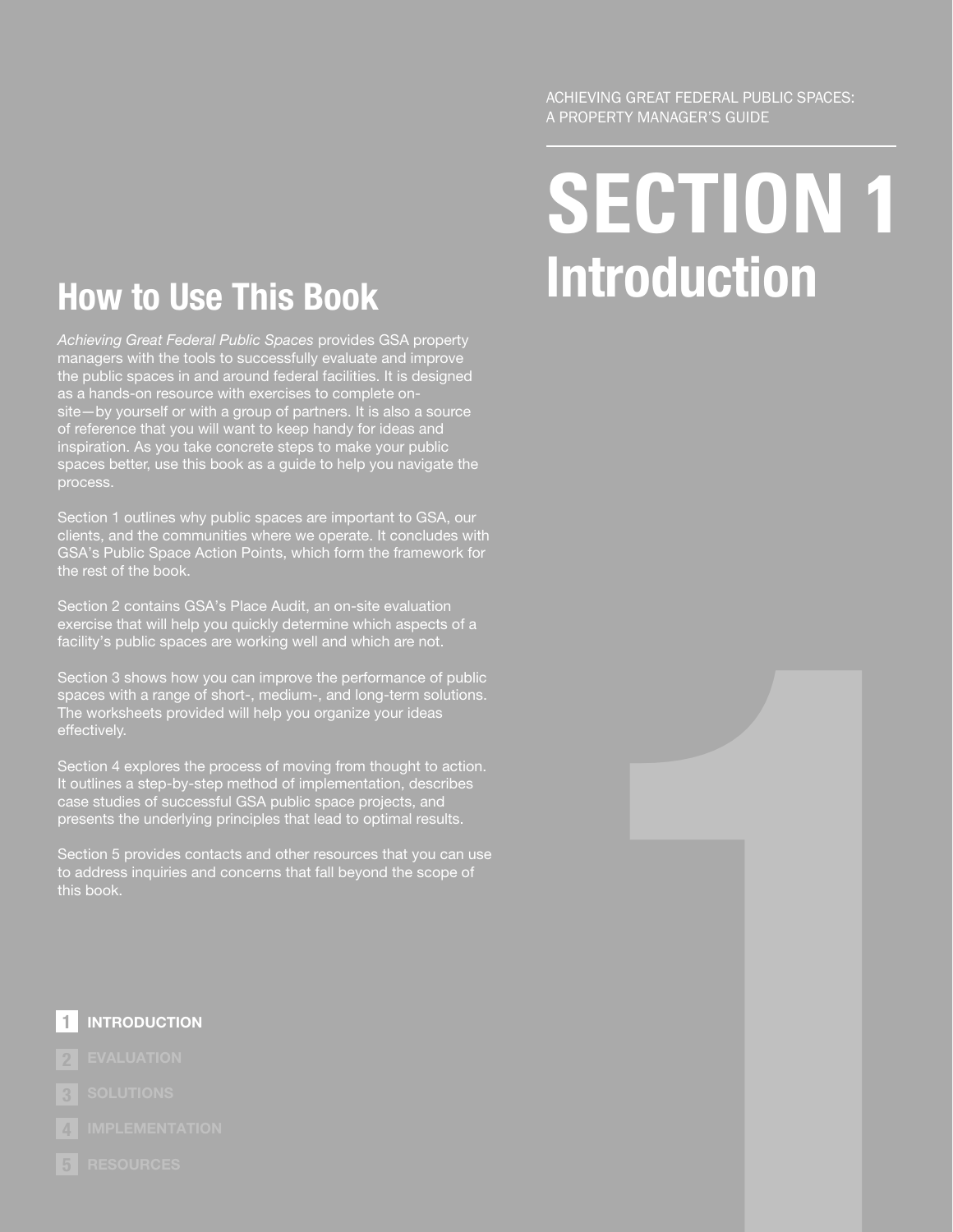# **1 2 3INTRODUCTION**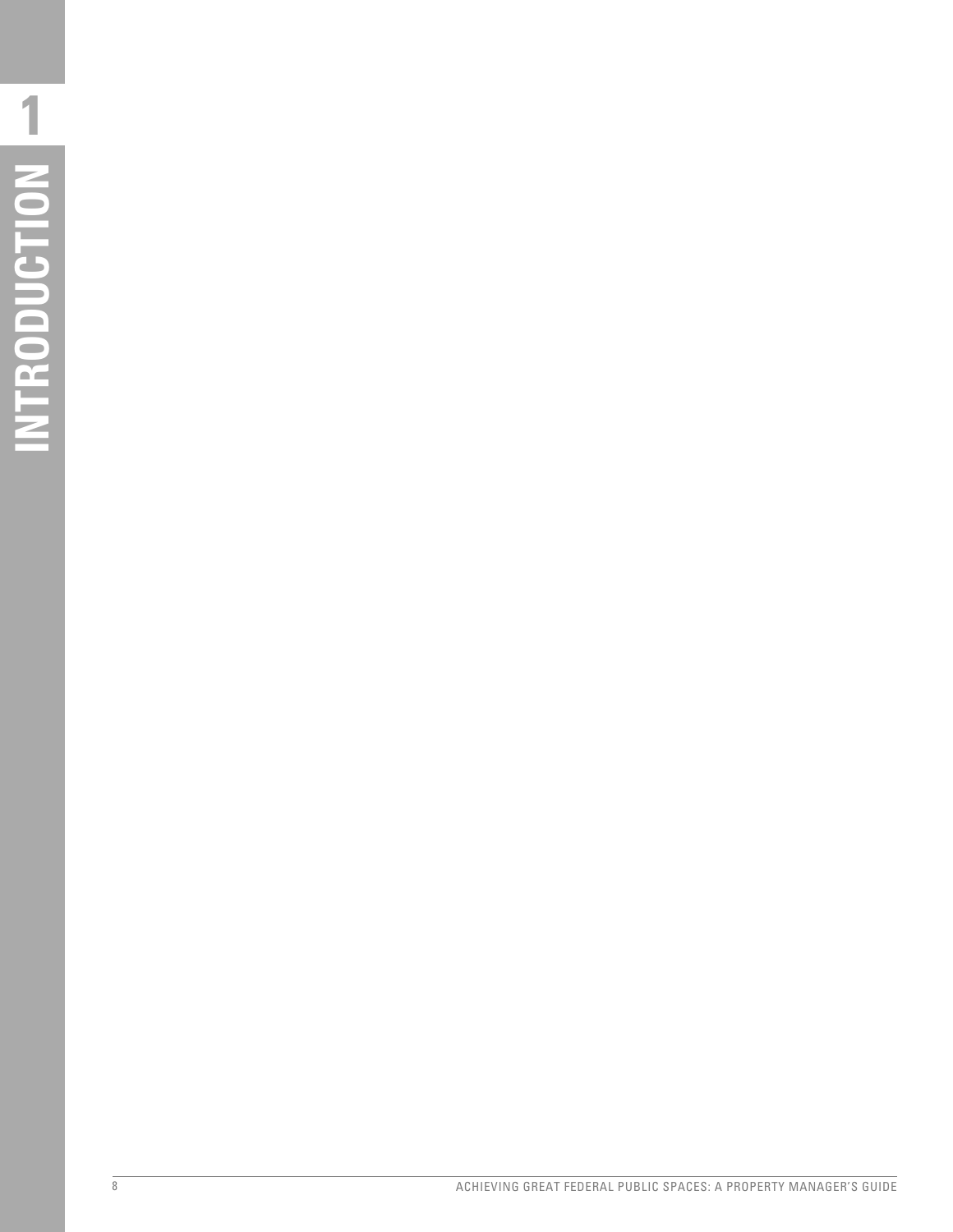# <span id="page-10-0"></span>**The Return of the Civic Center**

From the town greens of New England to the<br>plazas of the Southwest, the United States<br>enjoys a great legacy of civic centers, plazas of the Southwest, the United States enjoys a great legacy of civic centers, but for decades much of this rich heritage has gone to waste. Poorly maintained, underused, or overrun by automobiles, most of our civic districts have lost their rightful purpose: to sustain the economic and social vitality of cities.

Too often, areas where civic buildings are clustered together appear sterile, cold, and lifeless. They are no longer places where one can have the regular, random encounters that foster the kind of social contact that renowned urbanist Jane Jacobs called "the small change from which a city's wealth of public life may grow." In other words, they fail as public spaces, leading to squandered economic opportunities and public indifference to—or even distrust of—civic institutions.

Frequently located in downtown cores, federal properties are uniquely positioned to reverse this trend. In fact, some are already beginning to play a vital role in the resurgence of civic centers. Facilities such as the Kluczynski Plaza in Chicago and Hanley Courthouse Plaza in Syracuse now host numerous events and serve as community gathering places. They have made the transition from underutilized assets to successful public spaces that spur economic growth, promote civic engagement, and enhance the image of the federal government.

Local governments are also catching on to the value of public spaces to their civic districts and downtowns. Many projects are coming about

now because public officials, planners and citizens alike are beginning to understand that public life—meaning active, vital public spaces is essential to the economic and social wellbeing of city centers. Portland's Pioneer Courthouse Square and Boston's Post Office Square, both built where parking garages once stood, are two premier public spaces that cities have reclaimed from once-derelict areas.

To get an idea just how big a difference great public spaces can make, look to the surprising turnaround underway in Detroit. The city is reenergizing its downtown with new residences, commercial areas, and office buildings – all centered around a public space plan. The centerpiece of this plan is the new Campus Martius Park, a two-acre civic square in the heart of downtown that debuted in November 2004. Already, new tenants (including Compuware corporate headquarters) have leased significant amounts of office space in the area around the park, developers are building new housing, and businesses are returning. The park has given downtown a much needed source of positive identity, appearing on national television as the venue for the 2006 Super Bowl pre-game broadcast. Detroit still has a long way to go, but its downtown renaissance would never have even gotten off the ground without Campus Martius Park.

*Local governments are also catching on to the value of public spaces to their civic districts and downtowns. Public life—meaning active, vital public spaces—is essential to the economic and social wellbeing of city centers.*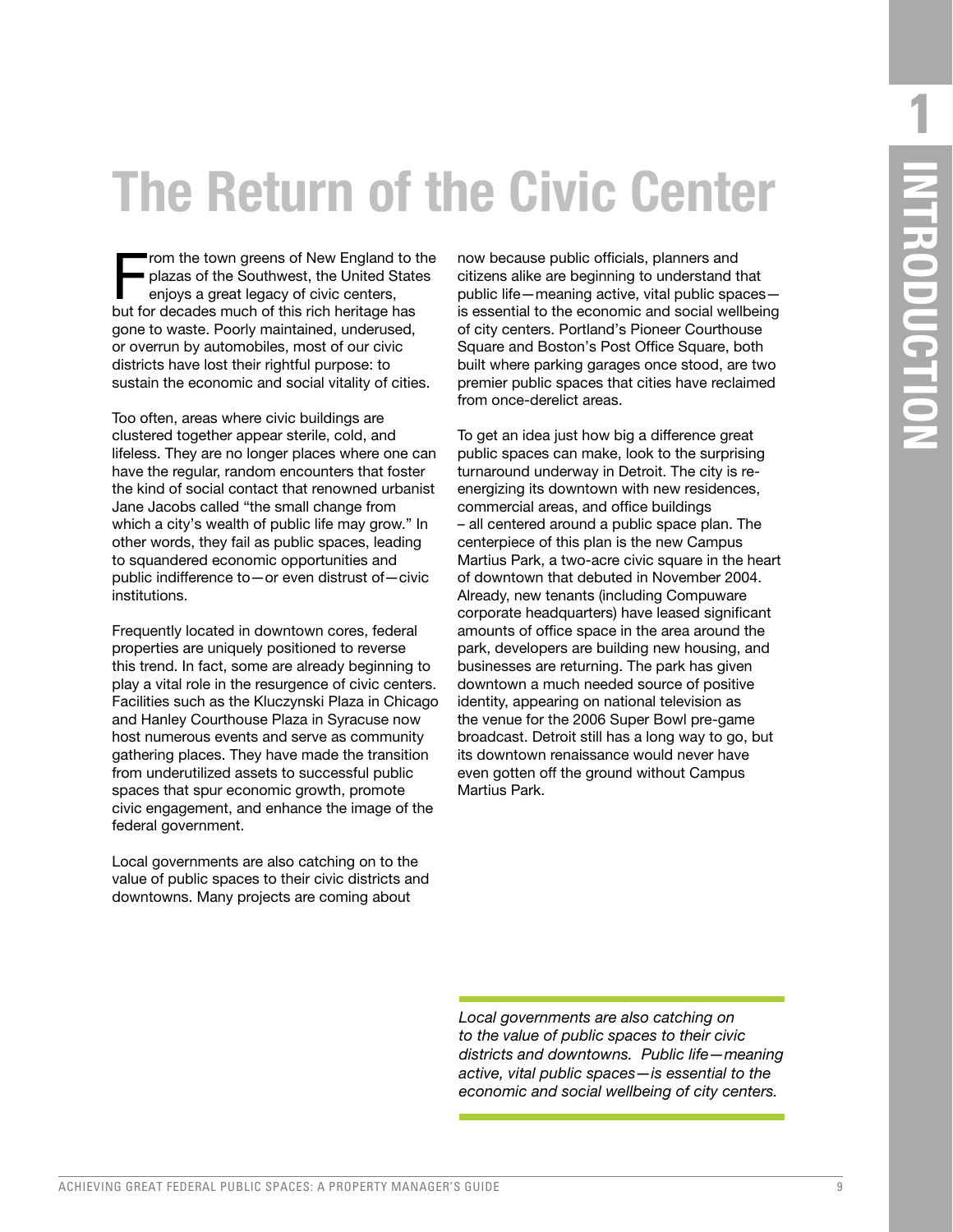<span id="page-11-0"></span>**M** ore than any other single institution,<br>
fusA can play a major role in shaping the future of America's civic centers. Since GSA can play a major role in shaping the federal properties comprise a vast collection of public spaces in more than 2000 communities just begging to be transformed into first-class civic places, GSA is poised to lead a renaissance throughout the nation.

Clearly, there are many challenges to overcome if GSA is to fulfill this potential. The good news is that, with exceptional management, even the most desolate public space can be turned around. Speeding traffic can be tamed to create an atmosphere conducive to walking and gathering. Blank walls can be activated to make people feel comfortable and safe. Sterile spaces can be enlivened to attract people throughout the year.

A sustained commitment to a civic vision can surmount such obstacles. This commitment must come from every group with a stake in the project—building tenants, community groups, local merchant associations, public officials, neighborhood leaders, the list goes on. These are the people who will bring to bear their ideas, their labor as volunteers, and their ability to draw support from various constituencies – all critical to the success of any revitalization effort. GSA property managers can initiate such a vision and unleash the energy to see it through. This guide will show you how to get started.

> *More than any other single institution, GSA can play a major role in shaping the future of America's civic centers.*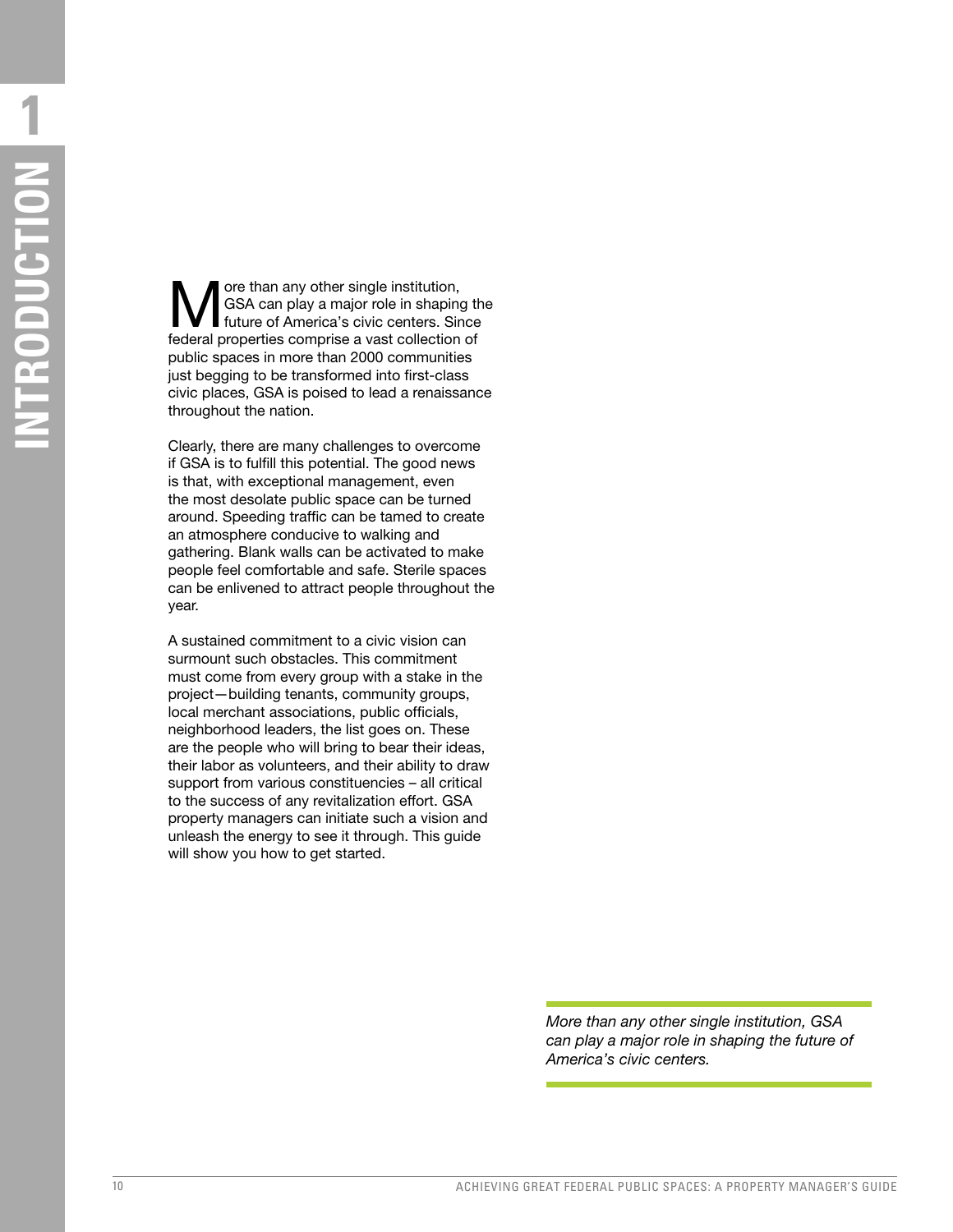# **Federal Spaces as Civic Places**

**"It is difficult to design a space that will not attract people. What is remarkable is how often this has been accomplished."** 

William H. Whyte

ederal properties are at their best when they function as extensions of the communities in which they are located. Ideally, courthouses, seats of government, and other federal facilities should serve as great civic places – the "front porches" of the public realm. If they function in their true civic role, they can be the settings where celebrations are held, where exchanges both social and economic take place, and where cultures mix. When they work well, they are valued as places that bring people together and belong to local residents.

#### BENEFITS OF GREAT CIVIC PLACES

The rewards of creating great civic places are numerous. Not only do better public spaces enrich the lives of the people who use them, they also make surrounding neighborhoods more desirable, attracting investment and spurring revitalization. They endow the civic realm with credibility and prestige – not just visually, but also by providing a sense of community and a forum for public activity. They anchor downtowns, acting as foundations for healthy growth. All of these benefits add up to greater livability.

Great civic places benefit all kinds of communities, from dense urban neighborhoods and downtowns to small towns and suburbs. The following benefits focus primarily on the importance of these places to urban centers, but they are applicable to every community.

#### **CIVIC PLACES GIVE IDENTITY TO CITIES**

Without great civic places, there would be no great cities. For example, the public spaces around Rockefeller Center are some of the most-visited attractions in New York City. In Washington DC, places like the National Mall and the interior of Union Station shape people's lasting impressions of the city. These public spaces represent New York and Washington the way the Louvre represents Paris.

*Great civic places provide a sense of community and a forum for public activity. They anchor downtowns, acting as foundations for healthy growth. All of these benefits add up to greater livability.*

While people travel thousands of miles to experience such revered places as Boston Common, the squares of Savannah, or Balboa Park in San Diego, others need only walk down the street to find places they treasure. Indeed, great public spaces can be world-renowned, or they can simply be community places valued by the people who live in a particular neighborhood. Community places are just as important to the identity of cities as their more famous counterparts, because that is where people live, work, meet each other, and experience their neighborhood. These places instill a shared sense of pride and ownership among cities' diverse populations.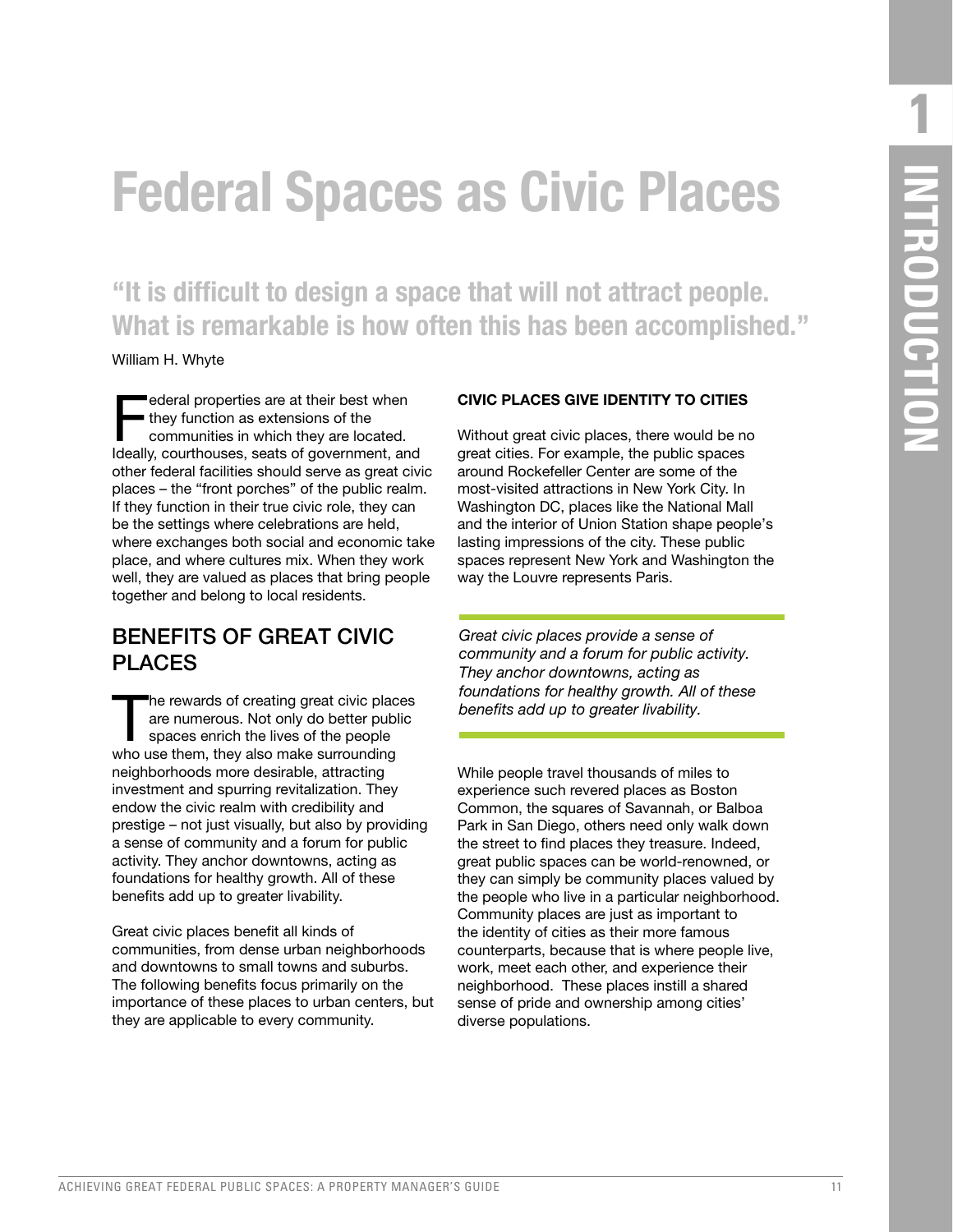## **Public Space Goals** FOR GSA BUILDINGS

**3 CIVIC PLACES BENEFIT CITIES**<br>
Spaces should:<br>
CIVIC PLACES BENEFIT CITIES GSA buildings and public spaces should:

#### **Reflect the dignity and accessibility of government**

The actions that government takes in and around its buildings send a clear signal about its priorities. When people see well-maintained and attractive spaces and buildings, they gain confidence in government and feel more comfortable working with federal institutions.

#### **Be secure and welcoming**

GSA properties can achieve first-rate security without resorting to a fortress mentality. Innovative security measures both improve building safety and make visitors feel welcome in the property's public spaces.

#### **Improve tenant satisfaction and building revenue**

Better GSA public spaces mean more desirable workplaces. And, as discussed in the next section, better workplaces mean lower vacancy rates and more revenue.

#### **Provide a forum for tenant activity and public use**

Public spaces work best for people when they accommodate a variety of activity. By improving the design and amenities of GSA public spaces, federal properties can better support use by tenants and the public.

#### **Act as a catalyst for downtown revitalization**

Public spaces like those around GSA buildings need to function at their best to add value to downtowns, making them attractive places to work and live. By transforming GSA's public spaces into multipurpose destinations, our facilities can spur revitalization beyond the property line.

# **ECONOMICALLY**

Great civic places impart many real and measurable economic benefits, like the effect of high-quality public space on a district's property values. Properties that face Boston's Post Office Square, for instance, enjoy lease rates 10 percent higher than those without a park view. In San Francisco, the construction of new and improved green space has led to significant increases in property values, which in turn have boosted tax revenues for the local government.

Another way public spaces achieve economic goals is by hosting public markets. In New York, the Greenmarket at Union Square has been a major catalyst in the revitalization of the surrounding neighborhood, boosting residential construction and providing opportunities for small-scale entrepreneurship. The River Market in Little Rock, Arkansas has made an even more impressive impact on that city's downtown, spurring the development of residential apartments, a museum, and a sports arena.

Revitalizing streets as places for walking and gathering can also benefit a city or town economically. In New Haven, Connecticut, street improvements that incorporated wider sidewalks, large trees, enhanced parking, and a leasing and development program conceived by local residents helped bring downtown's Chapel Street back to life, rejuvenating businesses in a crucial area of the city.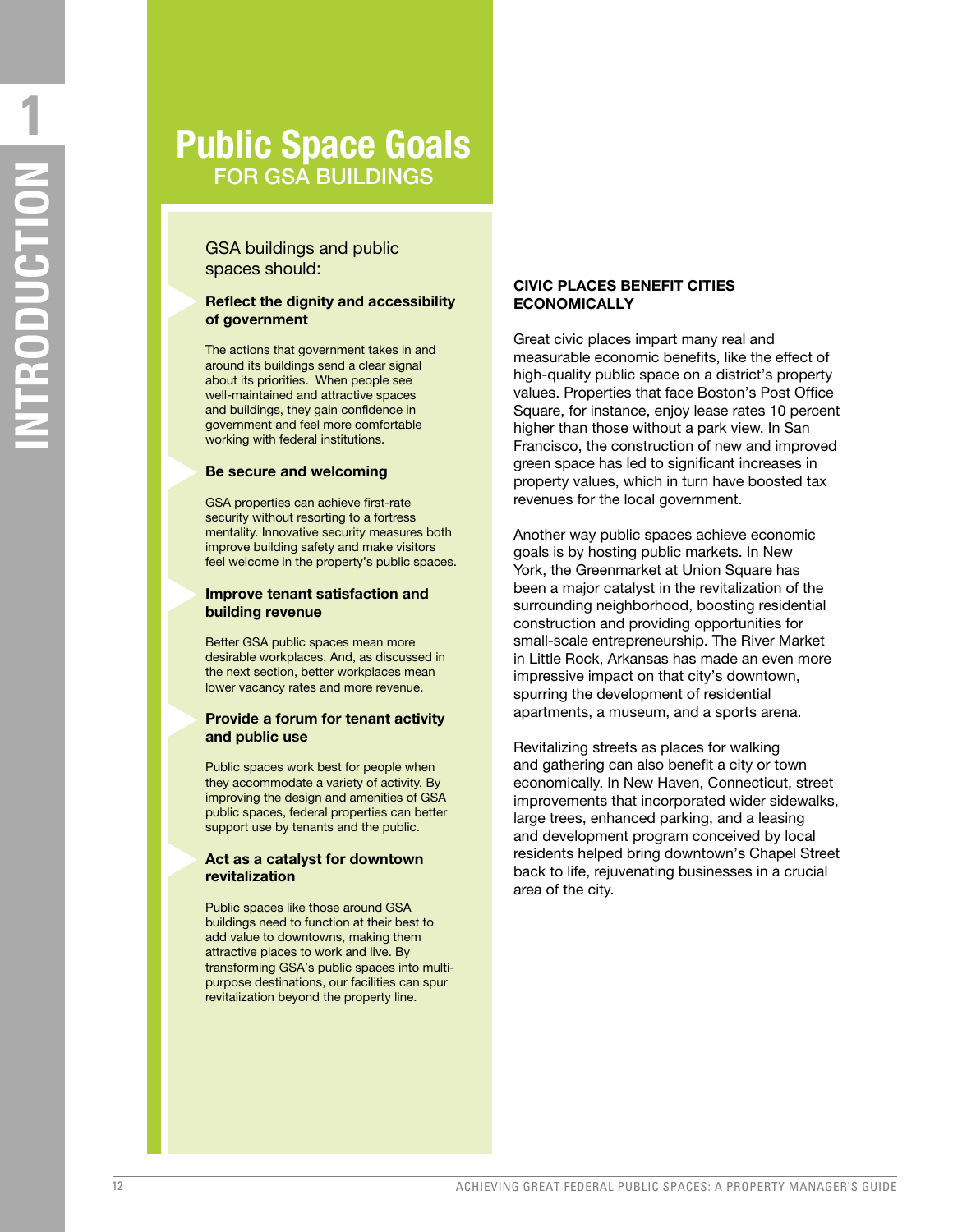#### **CIVIC PLACES PROVIDE SETTINGS FOR CULTURAL AND SOCIAL ACTIVITIES**

Public spaces can provide free, open forums for people to enjoy art, performances, and other cultural activities. From "Shakespeare in the Park" festivals to string quartets at a downtown plaza, good places foster and enhance a city's cultural life. For example, Providence, Rhode Island's WaterFire, an award winning fire and music installation, has had an impressive cultural and economic impact, attracting hundreds of thousands of visitors to the downtown riverfront on summer and fall evenings. A symbol of the city's renaissance, WaterFire brings people to a central urban area that was typically deserted after dark. Events like this set the stage for positive social interaction.

#### NEW ROLES FOR GSA

For federal properties to capture all the<br>
benefits of civic places, GSA must adopt<br>
a "place-oriented" approach to designing,<br>
leasting and more building wilding **benefits of civic places, GSA must adopt** locating and managing buildings and public spaces. Using a place-oriented approach means considering the place first and foremost – the lobby for example – and then determining how to make that place work better from the standpoint of the people who will use it. It means posing questions such as: Who has a stake in this place? What would they like to see happen in it? How can the place be designed and managed to support those activities?

In contrast, the more common "project-oriented" approach defines problems narrowly – repair and alteration of the lobby – and getting the project completed on time and on budget is of paramount importance. How well the lobby actually works for pedestrian flow and queuing, displays of art, or as an event venue, for instance, is not considered a priority from the outset. Ironically, the costs of a project-oriented approach ultimately add up down the road, as retrofitting, redesign and mitigation are often required after the fact.

Committing to a place-oriented approach translates into new roles for both GSA buildings and the people who manage them. It is a demanding but exciting challenge, which if successful will make GSA an important catalyst for greater livability in cities throughout the United States. When managed as dynamic places, our facilities and the spaces around them have a big impact not only on tenant agencies and customers, but also on neighboring communities. The Good Neighbor and First Impressions programs are based on this core idea. These initiatives provide the framework for GSA to work with communities to create better and more beneficial civic places, and to ensure that they are well-managed and maintained.

#### **BENEFITS TO GSA**

A federal public space that is creatively shaped and managed is not only a gift to the community; it can also enhance the performance of a GSA facility. Many an underutilized courthouse entrance court or post office plaza has the potential to contribute directly to the economics of the building and the agency it houses, as well as to customer satisfaction. How is this done? The pages that follow provide guidelines for evaluating and transforming federal spaces into successful civic places that can benefit their communities as well as GSA and its clients. GSA examples are included to illustrate just a few of the myriad solutions that are possible.

A key point is that when GSA collaborates with other community partners to activate and manage a public space under its jurisdiction, it is not just a nice thing to do, a civic obligation, or a political gesture. It is also good business.

*Our clients' first impression often begins with things that GSA may not control. By working closely with local partners on GSA projects the things that we do control—we build the relationships that will encourage them to address neighborhood conditions.*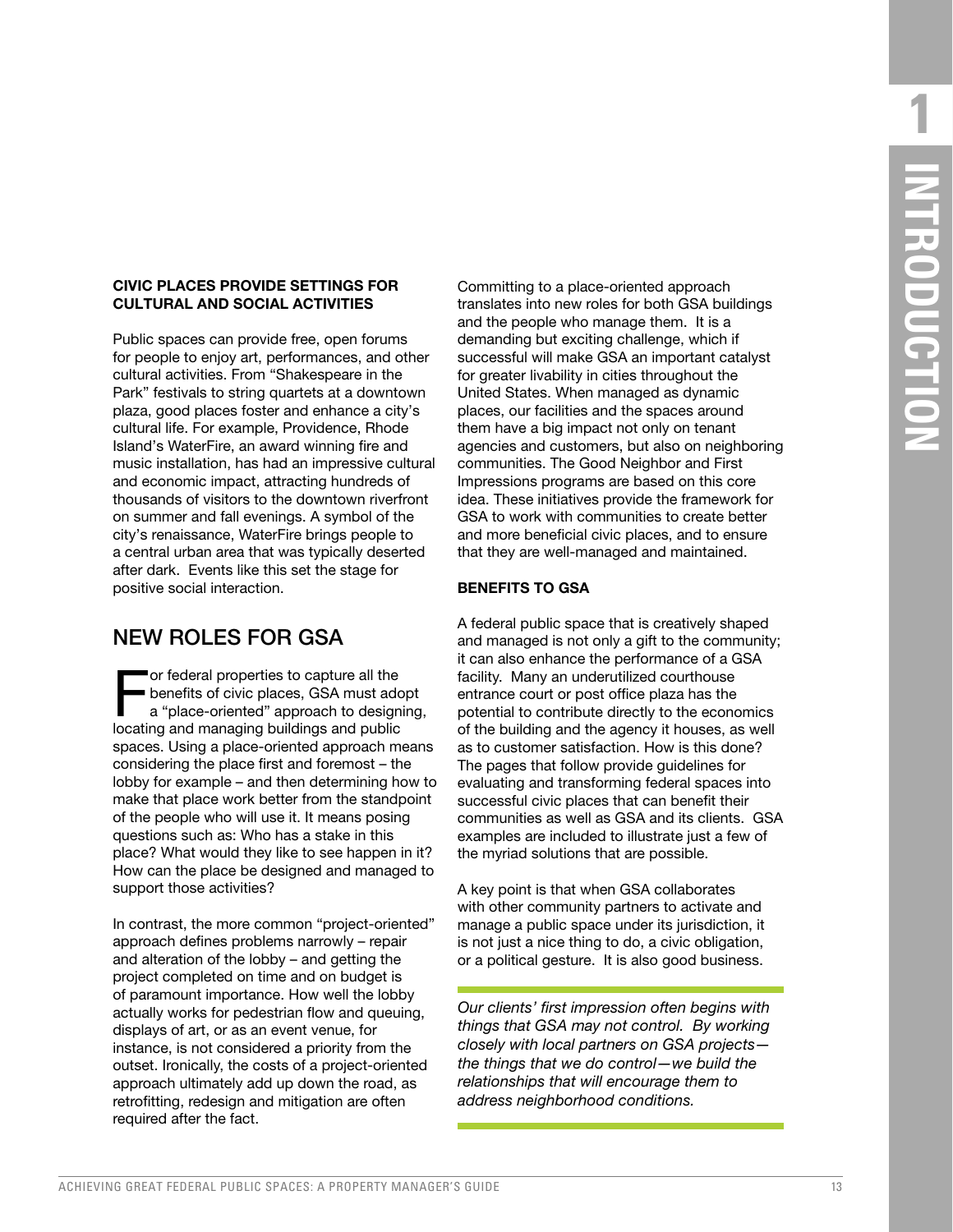When held up to GSA's Public Buildings Service performance measures, it becomes clear how such a project becomes an important contributor to the bottom line. For example, a good civic space can:

- INCREASE FUNDS FROM OPERATIONS. Well-used civic spaces that make a positive first impression, whether inside or outside the facility, can increase the attractiveness and competitiveness of a GSA building. These spaces can also generate revenue directly from leases for food operations and user fees for events, for example.
- REDUCE VACANT SPACE. By the same token, if a building's public spaces are perceived as lively, attractive, and efficient, its vacant interior space will fill up more quickly and the overall vacancy rate drop. In addition, previously unproductive outdoor space can be put to use for concessions, activities, and events on a seasonal basis.
- INCREASE CUSTOMER SATISFACTION. Both employees and visitors take pleasure in active and beautiful civic spaces in and around the building where they work and come to transact business. As part of the work environment, an attractive space has been proven to boost productivity, help recruit and retain employees, and vastly improve the public image of the agency that occupies the space as well as that of GSA and the federal government. In addition, a clean, safe and friendly civic space that is actively programmed feels much safer than one that is empty, no matter how many security guards are posted. The reassurance that comes from seeing many other people at ease in public particularly women and children–greatly improves customer satisfaction with security, and thus satisfaction in general.
- IMPROVE ON-SCHEDULE AND ON-BUDGET CONSTRUCTION. Designing or rehabilitating a building with active use of its public space in mind from the outset can

actually lower construction costs. Extensive built forms in a building's public spaces may not contribute to the usability of that space. Instead, successful public spaces rely on simplicity and flexibility, which allow for a variety of programming, both active and passive uses, and change over time. This approach usually results in lower construction costs. Additionally, if the features that would make a public space easier to program and more attractive to programming partners (e.g. electrical or water lines, flexible seating, etc.) are designed into the initial project, retrofitting the space to accommodate such programming will be unnecessary. Inexpensive initial provisions for these activities can later help a facility attract partner organizations and their resources.

Finally, we know that non-GSA controlled spaces—the neighborhoods around our buildings—play a big role in how our clients and their customers view our facilities. It's easy to see that their first impression begins with things that GSA may not control. However, by working closely with local partners on GSA projects the things that we do control—we build the relationships and develop the understanding that will encourage them to address neighborhood conditions. In that way, a completed GSA project can bring value to the site and to our customers that is well beyond project investment alone.

This book is an attempt to pull together some of the best tools and ideas available to help GSA decision makers--property managers, realty specialists, project managers, and others--make the most of GSA projects and properties by maximizing the value of their public spaces. It offers lessons and techniques that can be put to immediate use by any GSA professional working on a project that affects or creates a public space, and demonstrates what has already been achieved.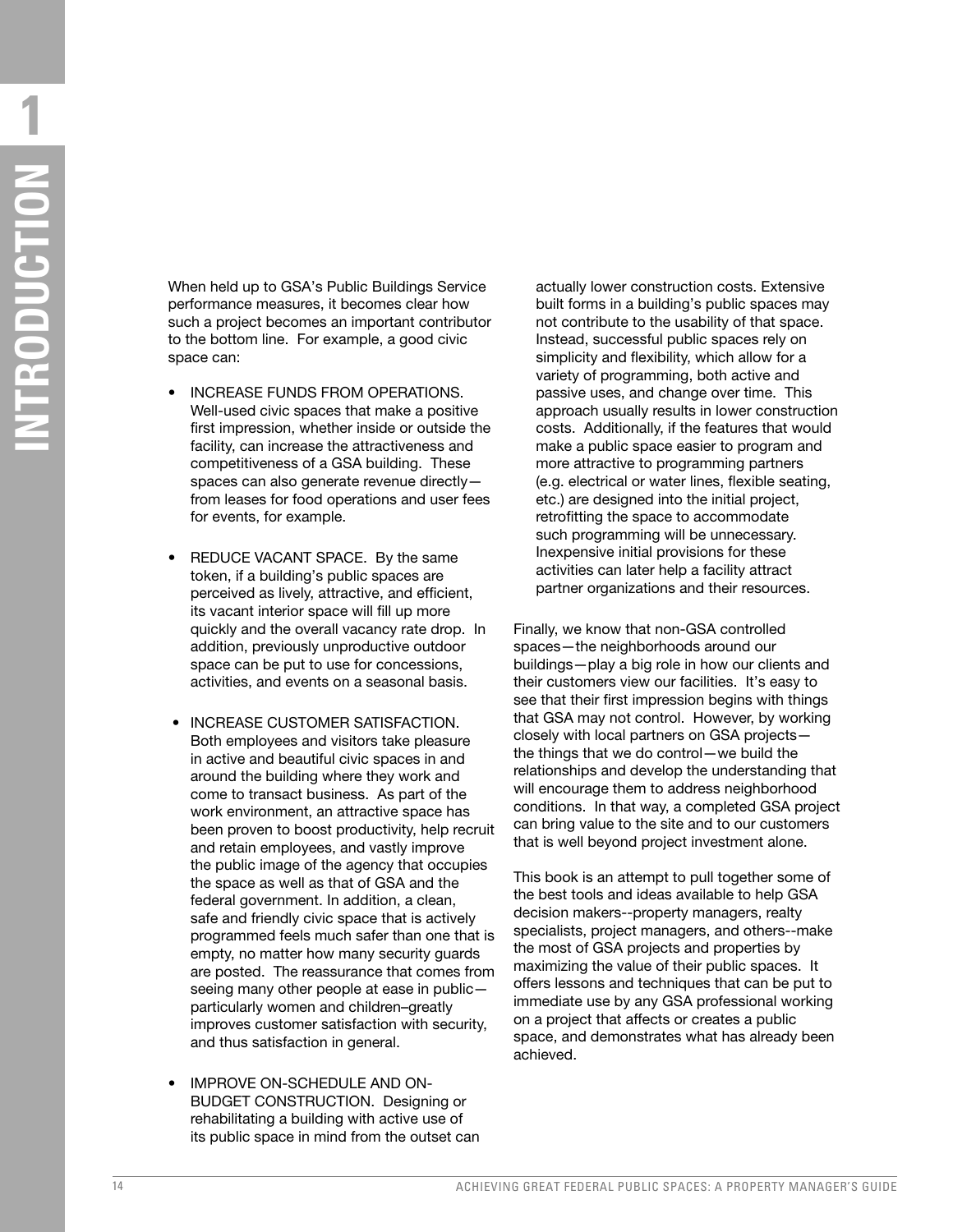# <span id="page-16-0"></span> **Public Space Action Points**

The Good Neighbor and First Impressions<br>programs have developed the following<br>Action Points to help GSA staff succeed<br>in their obligation programs have developed the following Action Points to help GSA staff succeed in their challenging new roles and achieve the Public Space Goals discussed previously. Together, the Action Points map out an overall strategy for improving a facility's public spaces, from physical improvements to partnerships with communities to better management practices. They serve as underlying criteria for GSA staff to comprehensively identify opportunities to turn their facilities into great civic places—inside and out.

Adopting the Action Points is seldom easy. In fact, property managers constantly encounter obstacles, from security concerns to less-thanoptimal building designs. The following pages illustrate how these common challenges prevent implementation of successful public spaces if left unaddressed.

The rest of this book will explore in-depth how to address challenges specific to your facility by applying the Action Points. Section Two explains how the Action Points can serve as the basis for evaluating your facility's exterior and interior public spaces. Section Three demonstrates how the Action Points can guide you in selecting which improvements to implement. And Section Four provides case studies of actual GSA projects that have embraced the Action Points to achieve wide-ranging success.

# SIX PUBLIC SPACE **Action Points**



**ACTION POINT #1** Manage: Evaluate, Program, Maintain



**ACTION POINT #2** Design for Use



**ACTION POINT #3** Streamline and Integrate Security







**ACTION POINT #5** Enhance Access and Circulation



**ACTION POINT #6** Access Local Resources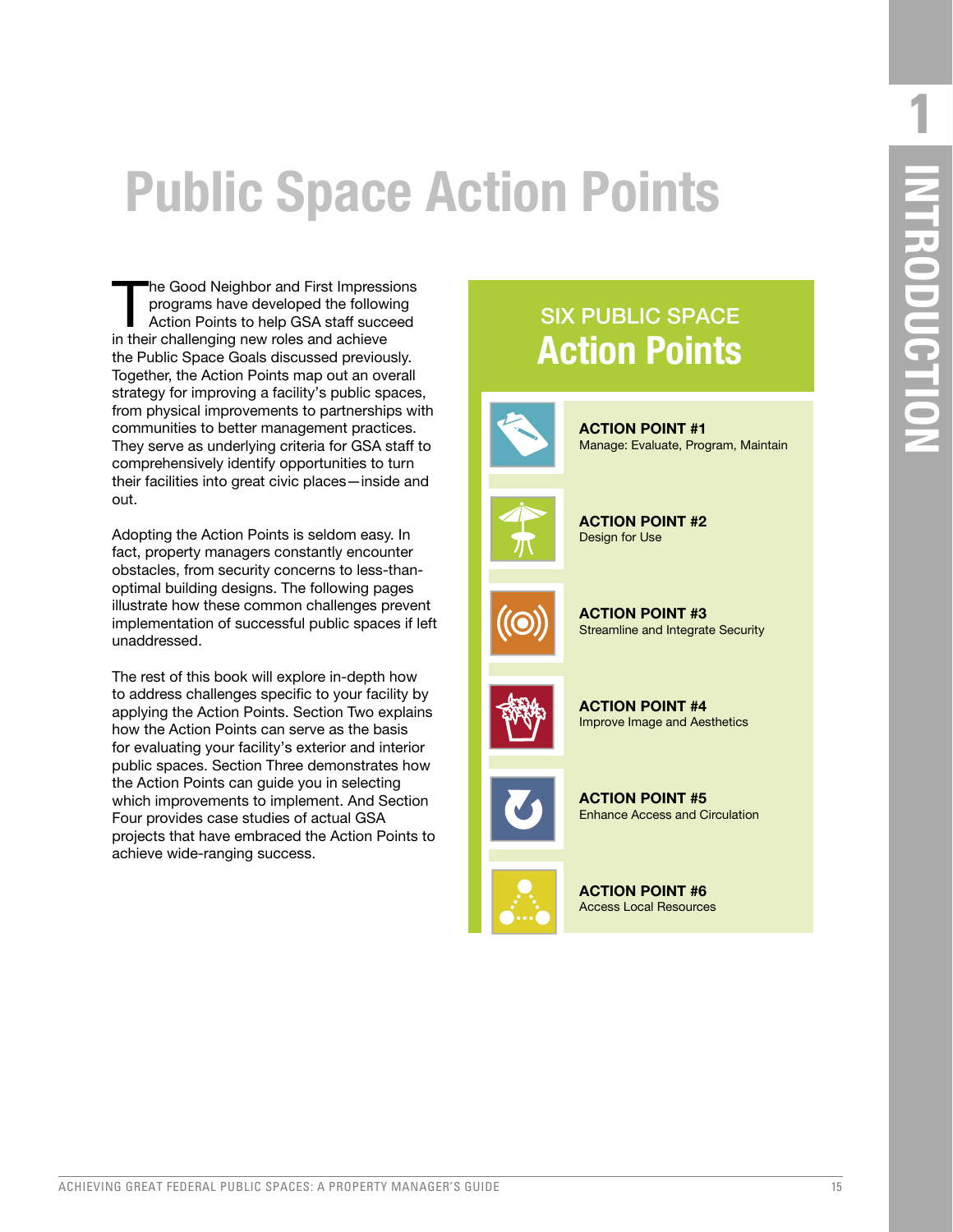

#### ACTION POINT #1 Manage: Evaluate, Program, Maintain

The best civic places are the ones that people return to time and time again. The only way to achieve this is through management that adapts to the pulse of the place in question. For example, a good manager understands who constitutes the existing and potential users of a particular facility. In terms of maintenance, public space management means becoming so familiar with the patterns of how people use the facility that waste receptacles get emptied at just the right time, horticultural displays change with the seasons, and refreshment kiosks are open when people most want them. By programming and maintaining their facilities' public spaces, good managers create a feeling of comfort and safety–giving people a sense of assurance that someone is in charge. Continual evaluation of how well a building plaza or lobby is serving these users makes it all possible, enabling GSA staff to successfully tailor amenities to meet users' needs and gear events, exhibits, or other programs to the right audience.

### CHALLENGE Thinking Too Narrowly

Even the best-designed public space will languish if no one supervises or cares for it. This can happen to GSA properties when management responds only to requests and complaints—thereby missing out on the full range of opportunities for improvement—or when it takes the narrow view that the spaces beyond a building's security zone—whether inside or outside—are "not our problem." However, by not maximizing the public benefit of federal properties, thinking too narrowly does create problems: neglected spaces suffer from poor maintenance and lack the activity necessary to attract public use, making them more vulnerable to crime and decreasing the quality of the neighborhood as a whole. Combat the narrow-focused mentality by remembering that the domain of the property manager extends out to—and in some ways beyond—the property line.



Federal Building and U.S. Courthouse, Martinsburg, WV, before (above) and after (right).





Empty planters, Russell Federal Building, Atlanta, GA.



Planting bed, U.S. Courthouse, Tacoma, WA.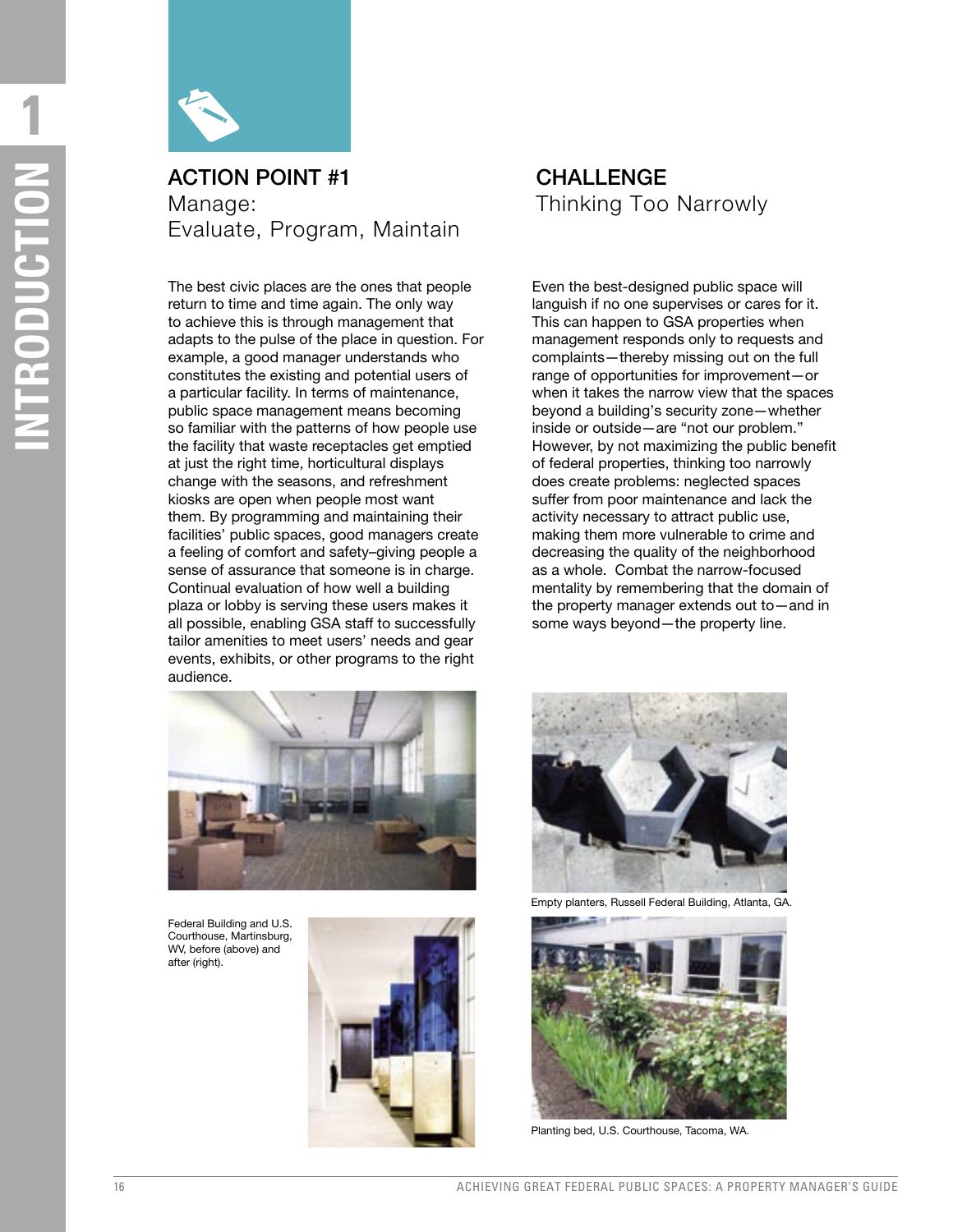

#### ACTION POINT #2 Design for Use

GSA's plazas and lobbies should feature amenities and other design elements that make spaces comfortable for people to use. Like a stage set or a well-designed interior, they should provide a backdrop where public use can take place, as well as the basic infrastructure to support this activity. Flexibility is perhaps the biggest factor in functional design. For example, providing the option to sit in the sun or shade can make the difference between people using a place or avoiding it. The placement of amenities is also important: benches or seats that face each other, for instance, should either be close enough for people to talk, or separate to the extent that people don't feel like they are intruding on someone else's space.

Seating is not the only important element in designing for use. Infrastructure for games or performances can also create a great magnet for children or a forum for adults to come together. Lighting can highlight these activities, as well as entrances and pathways. Indoor or outdoor retail kiosks introduce a human touch and draw people throughout the day. Whether temporary or permanent, good amenities arranged the right way will establish a convivial setting for social interaction.

### CHALLENGE Dysfunctional/Inflexible Design

When not well-designed, architectural features may simply punctuate a space or make a "design statement" without actually serving the user. The result is dysfunctional space that actively discourages human activity. The hallmarks of dysfunctional space include: permanent, immovable elements; a space that can only function for one purpose; the lack of any place to sit or congregate; and empty spaces with no focal point. The basic rule of thumb is that people will not use a space that does not offer a good reason to be there. Adding some benches, lawns, or art—however well-intentioned—is not enough if done without thought as to how people will use those elements. By introducing flexible amenities and arranging them to support the desired activity of building tenants and visitors, a dysfunctional space can become a user-friendly place.



Snack bar, William J. Green Federal Building, Philadelphia, PA, before (above) and after (right).





Byron Rogers Federal Building Plaza, Denver, CO, before (left) and after (below)

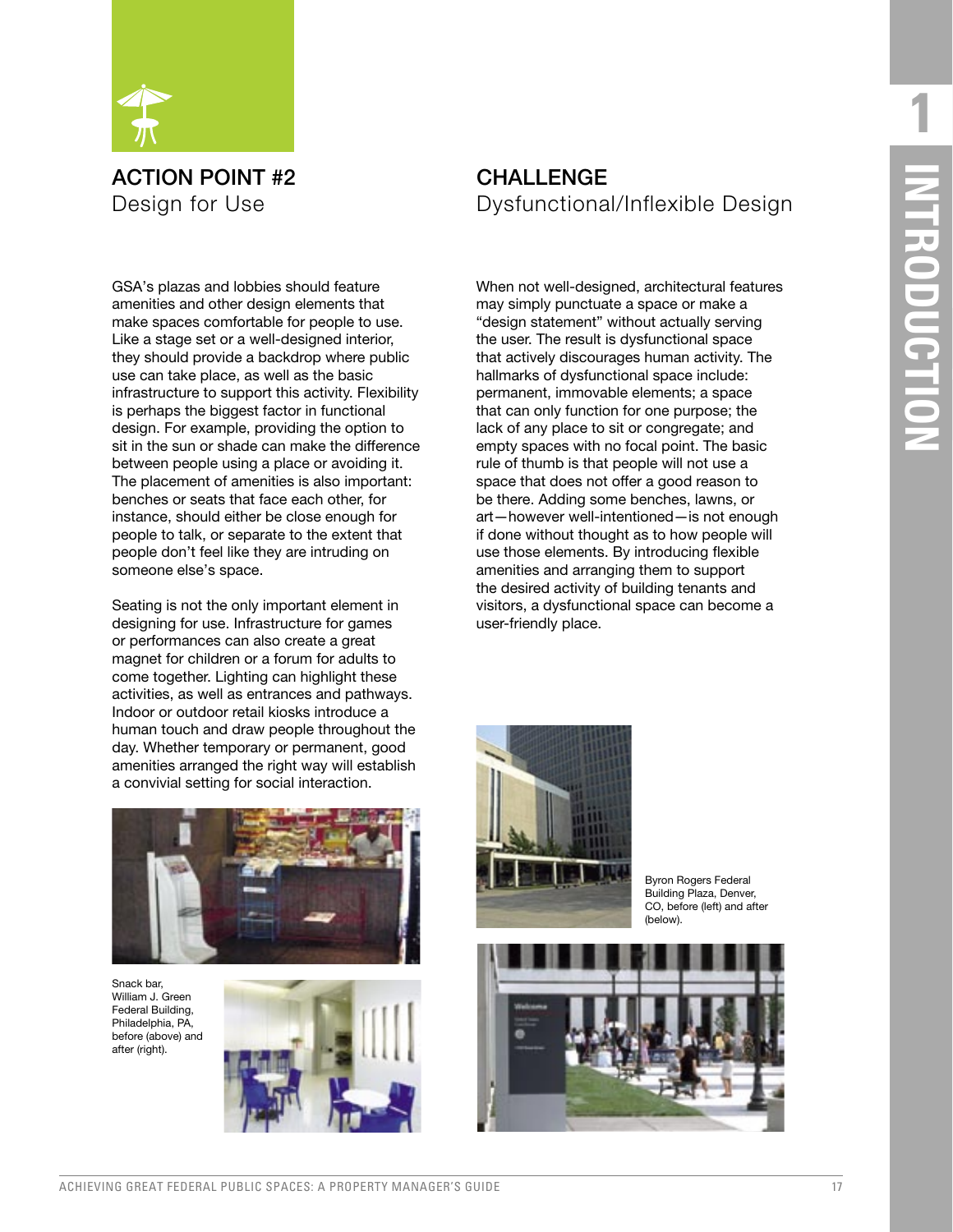

#### ACTION POINT #3 Streamline and Integrate Security

The way federal buildings are designed and managed to increase security bears enormous significance: Emblems of democracy, they should remain active and open to the public. The challenge for GSA is how to achieve heightened levels of security while providing welcoming public spaces. In an increasing number of cases, GSA properties are secured not by barriers, but by better integrated structural means and careful arrangements for monitoring public access. The design and operation of interior security checkpoints can also be optimized to make the experience of arriving at GSA facilities as efficient and comfortable as possible. By streamlining the process of screening visitors and skillfully integrating security measures into the context of the site, federal buildings can retain the openness befitting democratic institutions.



Disorganized interior security not only is inefficient, but can intimidate first-time visitors with its bulk and lack of logical flow.



A better solution is to provide a welcoming presence through well-integrated security measures, such as the security desk at the Byron Rogers Federal Building in Denver, CO.

### CHALLENGE Fortress Mentality

It's unavoidable: safety and security are of paramount concern in these times. But all too often security "solutions" transform a public building into a cold, forbidding place—a veritable fortress. The barriers can be physical, such as ubiquitous concrete Jersey barriers and unrelenting rows of bollards around the property's perimeter, or a matter of logistics, such as a lengthy, intimidating screening process inside the building. Perhaps even more pervasive are the psychological barriers that arise when a building is secured according to the misguided notion that "no people" equals "no problem." The challenge for building managers is to maintain active and open facilities in a time of enhanced vigilance and heightened fear. Washington, D.C.'s Reagan Building (below, bottom right) is a testament to GSA's ability to overcome the fortress mentality: Not only is it one of the country's highest-profile and highest-security federal buildings, but it is also one of the most active, with hundreds of public events held annually.



Phillip Burton Federal Building and U.S. Courthouse, San Francisco, CA.



Flexible security arrangements enable Washington DC's Reagan Building to hold hundreds of public events annually.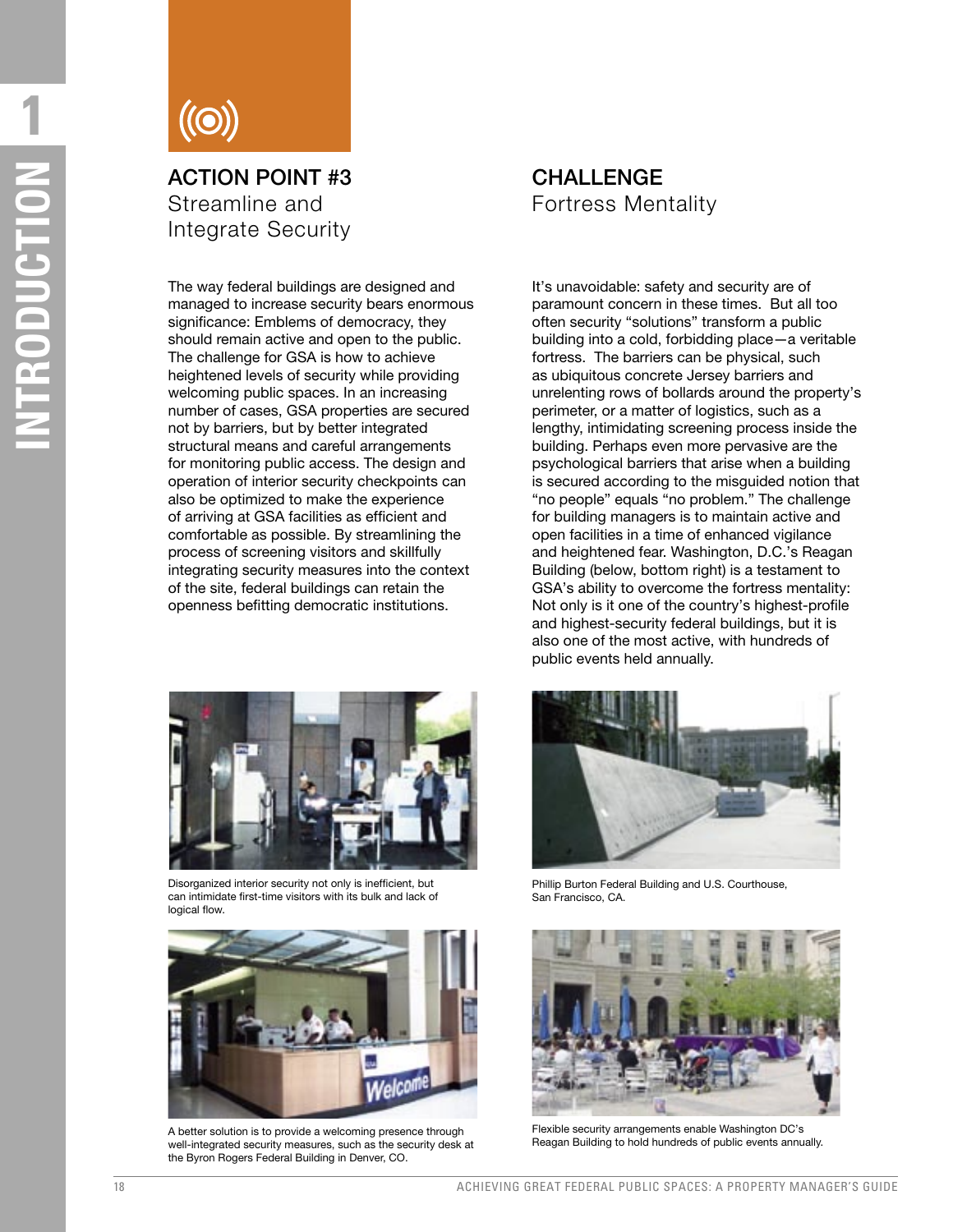

ACTION POINT #4 Improve Image and Aesthetics

Public spaces such as parks and squares play a huge role in shaping the identity of the communities where they are located: Think of the majestic Trevi Fountain in Rome or Philadelphia's famed Rittenhouse Square. Likewise, federal buildings project a strong message to the public about both the surrounding area and the agencies they represent. Every GSA facility constantly shapes people's perceptions of the federal government, from the sidewalk—where the edges of the property send the first signal to the public—to the interior—where visitors interact with tenant agencies. At each step in the sequence, GSA staff should ensure that the purpose of the building is clear; the quality of materials is excellent; and the spaces are free of clutter. Improving the image and aesthetic character of GSA properties is crucial both for facilities to function as community assets and for tenant agencies to fully express their missions.

### CHALLENGE Poor Appearance

It's difficult to project a positive image of the federal government when a property's physical appearance is lacking. Outside, the challenge may take the form of blank walls that repel people and discourage pedestrian activity. Inside, it may be a cluttered lobby, poor lighting, or unattractive materials and finishes. Throughout, the mission of tenant agencies may not come across clearly to visitors, because there is no comprehensive signage or information program in place. The good news is that poor appearance is not a permanent affliction. Many GSA properties have overcome aesthetic deficiencies to win design awards and achieve recognition for their improved image.





Wallace F. Bennett Federal Building, Salt Lake City, UT, before (top) and after.





Edward J. Schwartz Federal Building, San Diego, CA, before (top) and after.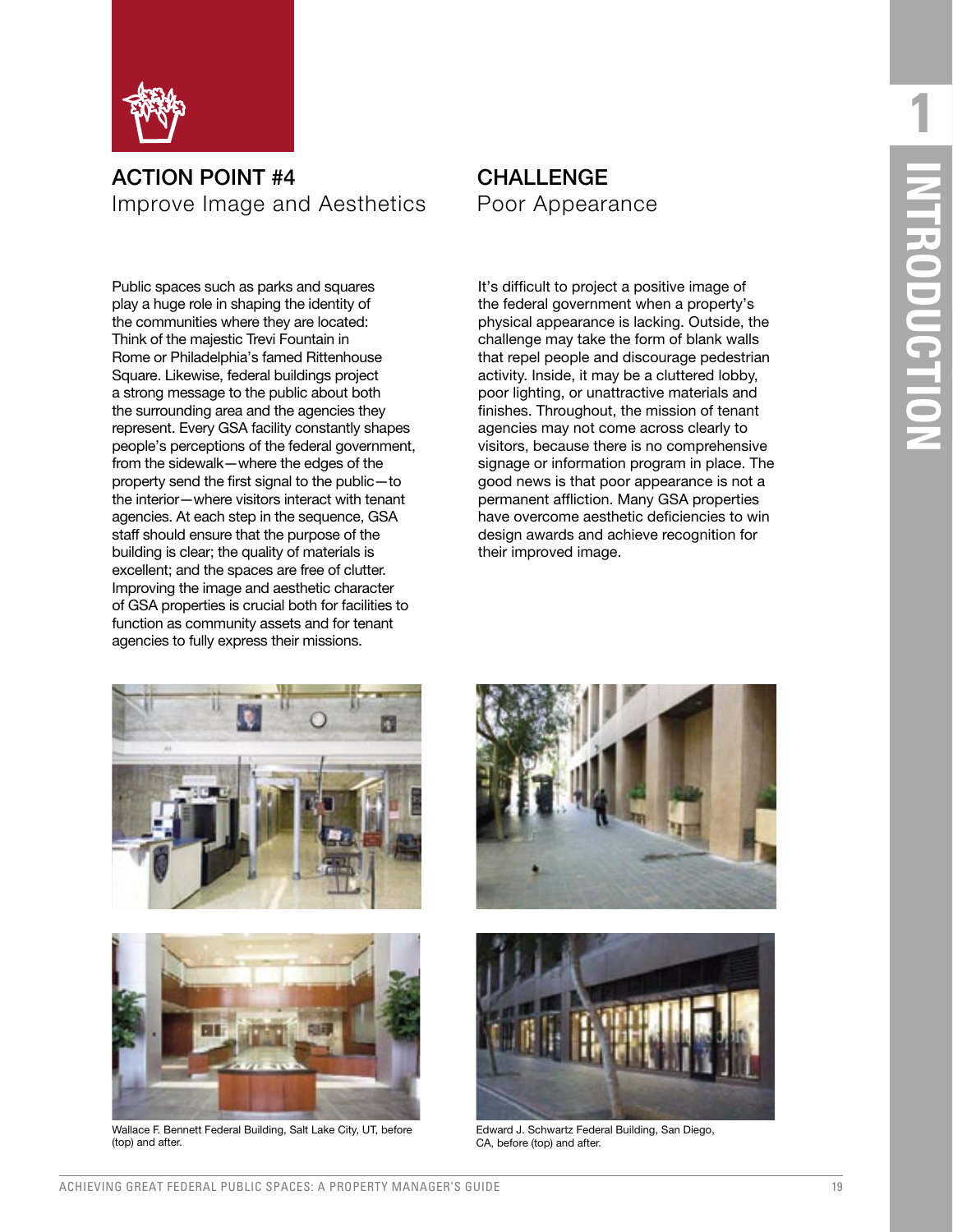# ACTION POINT #5 Enhance Access and Circulation

To be successful, places need to be easy to get to. For a GSA property, this means two things: within the context of the surrounding neighborhood, the property's exterior public spaces should be easy to access via multiple modes of transportation; and once inside the property line, visitors should be able to easily enter the building and locate their destinations. The first can be accomplished by improving pedestrian and transit connections, the second by improving exterior and interior wayfinding. Making it easier to get to and move within a facility's public spaces not only improves the visitor experience, but accommodates a greater number of users and enables that facility to take on a more significant public role.





The redesigned lobby of the James A. Byrne U.S. Courthouse, Philadelphia, PA, shown before (top) and after, enhances the visitor experience with improved wayfinding signage and more intuitive circulation.

### CHALLENGE Isolation and Confusion

All sorts of obstacles may prevent people from getting to and around federal properties with ease. At the macro level, facilities may be isolated from the public transit system or surrounded by seas of parking and overly wide streets that are difficult to cross on foot. At the property line, they may be separated from the sidewalk by walls, pedestrian bridges, sunken plazas, garage entrances, guard rails, or steep entryway stairs. Moving inside, the entrance may be hard to identify or intimidating to use. Once in the building, inadequate wayfinding signs may confuse visitors on their way to conduct business with tenant agencies. Meeting the full breadth of this challenge requires both large-scale infrastructure improvements to integrate the facility into its urban context, and detail-oriented changes to improve users' understanding of how to reach their destinations.





The setback of the Salt Lake City Public Library (above) necessitates an awkward access ramp.

The pedestrian-friendly streets and sidewalks at the Multnomah County Library in Portland, Oregon (bottom) improve the building's openness and approachability.